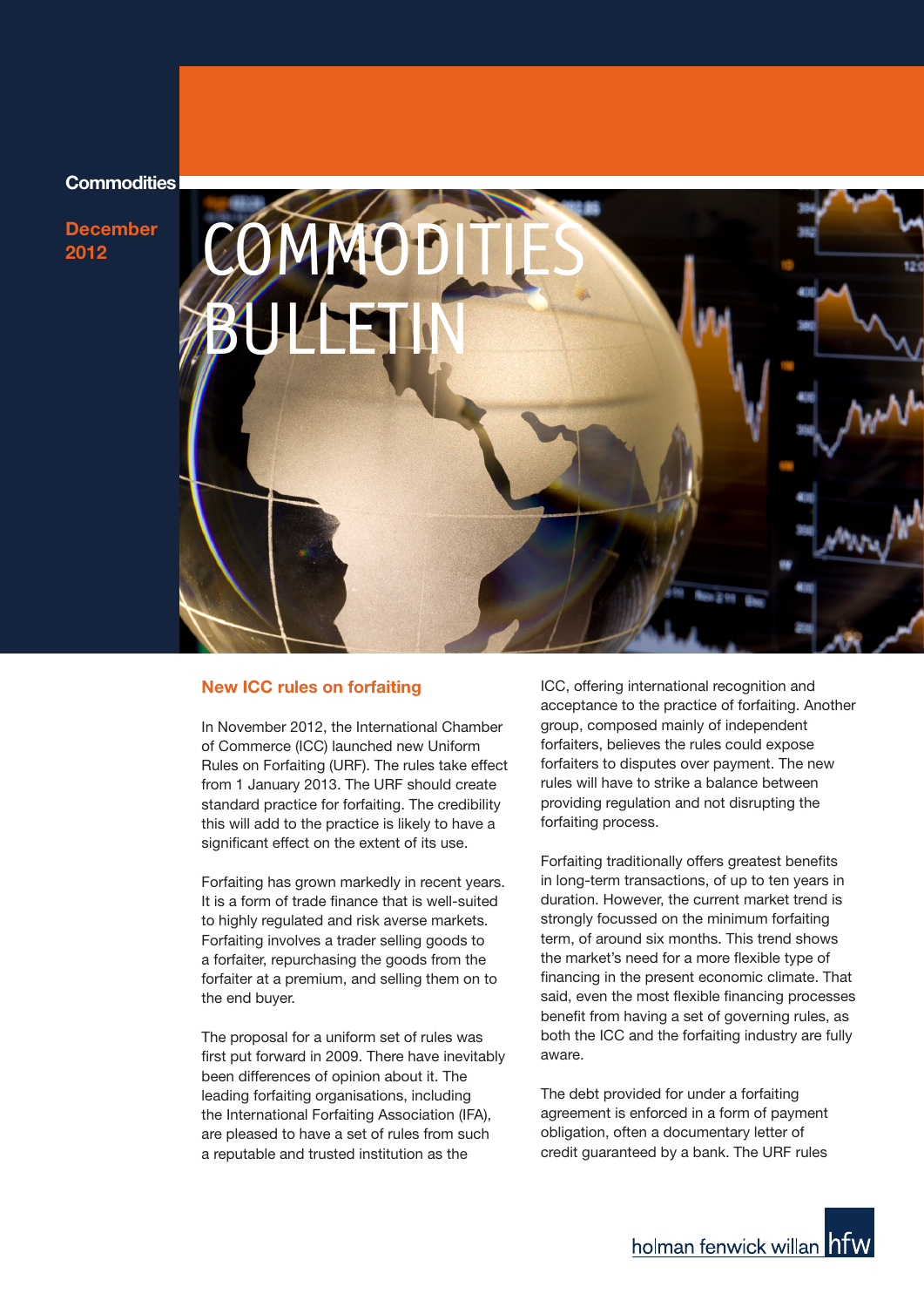

are intended to cover the various different payment instruments comprehensively, including promissory notes and bills of exchange. This may lead to an increase in the use of such lesser known payment instruments.

For more information, please contact Matthew Parish, Partner on +41 (0)22 322 4814 or matthew.parish@hfw.com, or your usual contact at HFW.

## **The effect of Basel III on trade finance**

The requirements of the Basel III accord will start to apply from 1 January 2013. The Financial Times and other newspapers have claimed that its impact could be devastating to the trade finance industry. On 19 October 2010, the FT ran an article entitled *"Impact of Basel III: Trade finance may become a casualty"*. A year later, another FT article, on 19 October 2011, incorrectly claimed that the capital requirements for trade finance instruments such as letters of credit have increased from 20% to 100%. It has also been reported that, in response to these stricter regulatory requirements, some of the major players in trade finance are withdrawing from the business.

It is true that some large players are exiting the field. However, this is not necessarily as a consequence of the Basel accords. It is the consequence of the Eurozone crisis, the difficulties of getting funding in US dollars, the general financial crisis, volatility in the banks' share prices and rising commodity prices, among other factors. Several banks are dealing successfully with these challenges. This may be because they are less

susceptible to them because of their geographical location, the amount of their available capital reserves, their access to funding, or their business strategy.

It is not the case that trade finance has become unprofitable. The banks who are constrained by factors such as those mentioned above have cut their trade finance departments because they are less profitable. This presents business opportunities for new entrants to the market.

Basel III does not completely rewrite the previous Basel accords. It makes amendments to Basel II and adds several features. The way basic capital is calculated remains almost identical. Moreover, because letters of credit are usually collaterised and the value of the collateral can in most circumstances be taken out of the value of the asset to calculate the capital requirements, the actual capital requirements for letters of credit in monetary terms have not changed significantly.

The change introduced by Basel III most likely to affect the trade finance industry is the introduction of the new leverage ratio and credit conversion factors. Basel III requires leverage ratio of at least 3%. This must be fully in place by 2018 and must be monitored by supervisors in the interim, and publicly disclosed from 2015. Technically, the leverage ratio is the ratio of tier 1 capital (as measured under Basel III) to total exposures (being non-risk weighted assets and off-balance sheet exposures). This means that for every US\$100 in assets, the bank must have not more than US\$97 in liabilities and off-balance sheet exposures. Or, put another way, a bank's

commitments will be capped at 33 times tier 1 capital. In calculating the leverage ratio, risk mitigating factors that can be taken into account for calculating off-balance sheet exposures cannot be taken into account when calculating onbalance sheet exposures. In the basic capital calculation outlined above, risk mitigation can still be applied to off-balance sheet exposures such as letters of credit.

Assets for the purpose of calculating the leverage ratio are calculated in the same way as for calculating the basic capital requirements, though the ratio is measured for the whole bank rather than transaction by transaction. However, whereas the credit conversion factor to calculate the basic capital for trade finance instruments such as letters of credit is 20% under Basel III (as it was under Basel II), it is 100% for the purposes of calculating the leverage ratio under Basel III. This has been widely misunderstood and misreported as an increase in risk-weighting for calculating trade finance capital requirements.

The effect of the change in the calculation of the leverage ratio is that on average, the amount of capital that has to be reserved to meet the required leverage ratio for a specific trade finance transaction is larger than what is necessary to meet the basic capital requirements. The difference will depend on how high the tier 1 capital requirement is set. On the other hand, it is still a fraction of a percent of the total exposure after the risk mitigating factors are taken into account. Where a bank's minimum capital is dictated by the leverage ratio rather than by the risk-weighted capital requirements,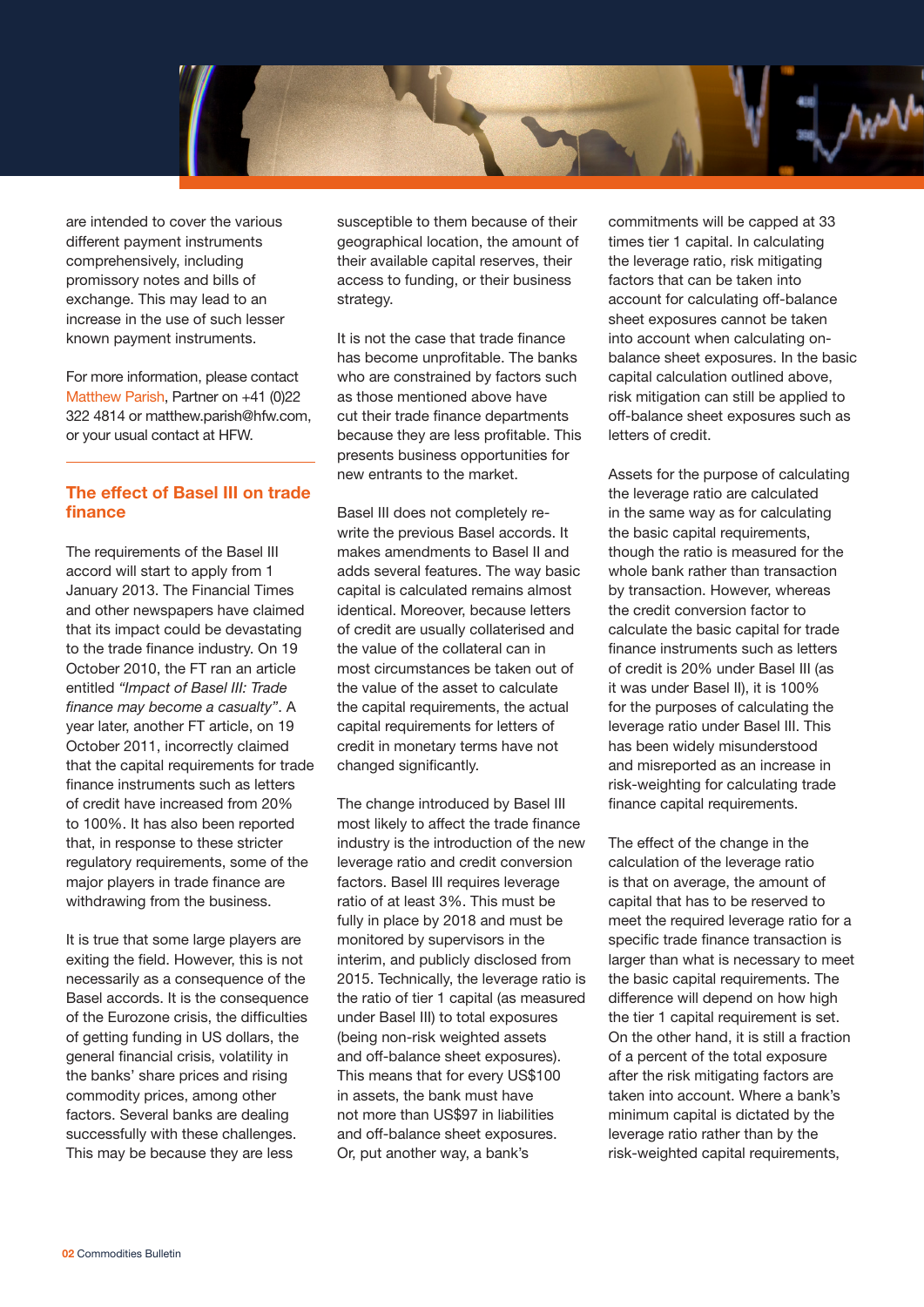

it may be that the bank will opt to invest in higher risk assets rather than undertaking lower risk trade finance business.

It is difficult to sustain the argument that the new Basel rules in general, or the leverage ratio in particular, have caused large international banks to retrench from trade finance. Well managed, trade finance remains a highly profitable business.

For more information, please contact Vitaliy Kozachenko, Attorney and Counsellor-at-Law (New York), on +41 (0)22 322 4818 or vitaliy.kozachenko@hfw.com, or Robert Finney, Partner, on +44 (0)20 7264 8343 or robert.finney@hfw.com, or your usual contact at HFW.

# **Challenging GAFTA jurisdiction: Court clarifies time limit**

In a recent judgment, *PEC Limited v Asia Golden Rice Co Limited (17 October 2012)*, the Commercial Court has clarified the time limit for challenging the decision of a first tier GAFTA tribunal that it has jurisdiction to hear a dispute.

Asia Golden Rice Co Limited (AGR) agreed a contract for the sale of 25,000MT of Thai Rice to PEC Limited (PEC). AGR alleged that PEC failed to perform and brought their claim before a GAFTA tribunal earlier this year.

In its award, the tribunal found that the contract of sale incorporated the GAFTA Arbitration Rules (the GAFTA Rules) and so it had jurisdiction to hear the dispute. It found in favour of AGR and ordered

PEC to pay damages in the sum of US\$6,250,000.

PEC appealed the tribunal's findings on the merits to the GAFTA Board of Appeal. At the same time, PEC challenged the tribunal's jurisdiction. Under the GAFTA Rules, if a GAFTA tribunal decides it does *not* have jurisdiction to hear a dispute, a party can pursue an appeal against that decision to the GAFTA Board of Appeal. Where, as here, a tribunal rules that it *does* have jurisdiction, no appeal to the GAFTA Board is available.

However, under section 67 of the English Arbitration Act 1996 (the "Act"), any party to any arbitration can apply to the English Court to challenge a decision of an arbitral tribunal as to its own jurisdiction. The time limit for making such an application is 28 days, either from the date of the decision on jurisdiction, or from the date of exhaustion of *"... any available process of appeal or review"*.

PEC wanted to make an application under section 67 of the Act. The issue was whether they needed an extension of time to do so. PEC argued that they did not, on the basis that the 28 day time period would only start to run from the date of the GAFTA award on the appeal as to the merits - which was still underway. PEC placed emphasis on the reference to *"any available process of appeal or review"* in the Act and submitted that this had a wide enough meaning to include their outstanding appeal.

Although the parties had by then agreed that the Court should grant PEC an extension of time to make

their application under section 67 of the Act, in a short judgment the Court gave a reasoned decision against PEC's arguments.

The Court held that the GAFTA Rules are clear that a first tier tribunal's award that it has jurisdiction is *"conclusive and binding"*. As the only route to challenge such a decision is by way of section 67 application under the Act, the time limit for bringing such a challenge must be 28 days from date of the first tier award. Contrary to PEC's submissions, under the GAFTA Rules there is no *available* arbitral process of appeal or review where the first tier tribunal determines it has jurisdiction. PEC therefore required an extension of time (which they were granted in any event).

For GAFTA practitioners contemplating a section 67 application against a first tier award, the message is clear: time will start to run from the date of the first tier award, irrespective of whether there is an appeal on any other issue to the GAFTA Board of Appeal.

For more information, please contact Ian Mathew, Associate on +44 (0)20 7264 8035 or ian.mathew@hfw.com, or John Rollason, Associate, on +44 (0)20 7264 8345 or john.rollason@hfw.com, or your usual contact at HFW.

"PEC therefore required an extension of time (which they were granted in any event)."